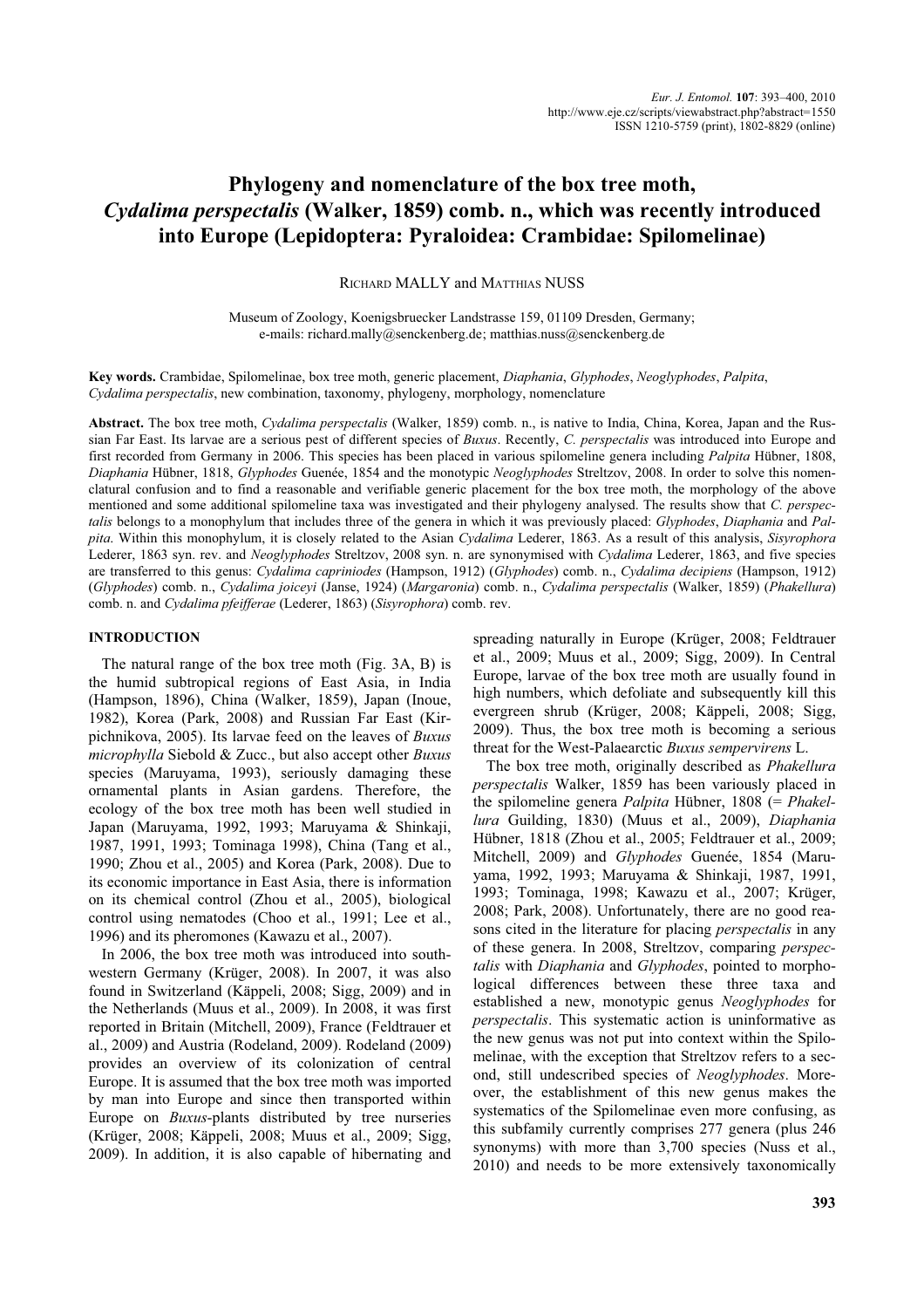and phylogenetically revised. The only phylogenetic studies available are those by Sutrisno (2002a, b, 2005, 2006) and Sutrisno et al. (2006) on *Glyphodes* and allied genera.

Against this background, the morphology of the above mentioned genera and some additional spilomeline taxa were investigated and their phylogeny analysed in order to obtain a reasonable and verifiable generic placement for the box tree moth.

## **MATERIAL AND METHODS**

For the cladistic analysis, taxa of all genera in which *perspectalis* has been placed so far (*Diaphania*, *Glyphodes*, *Palpita*), taxa similar to *perspectalis* identified by screening the collections (*Sisyrophora* and *Cydalima*) and six additional taxa from different spilomeline genus-groups sensu Munroe (1995), were investigated. Altogether, 16 species belonging to 14 different genera were included as in-groups and *Evergestis forficalis* (Crambidae: Evergestinae) as the out-group. Details of the specimens studied are given below:

Evergestis forficalis (Linnaeus, 1758): 18, 19 Germany, Saxony, Moritzburg, 5.vi.1967; 18.viii.1965, Bembenek & Krause leg., SMTD.

Agrioglypta eurytusalis (Walker, 1859): 18, 19 Cambodia, Cardamom Mts, Tumpor area, 12°22´N, 103°02´E, 1,250 m, 27.ii.–5.iii.2000, Nuss leg., SMTD.

Agrotera nemoralis (Scopoli, 1763): 1 $\delta$ , France, Department Lot, Douelle, 9.viii.1931, Lhomme leg.; 19, NE-Turkey, Rize province, Karadeniz, Dağları, Iyidere valley, above Ikizdere, 840 m, 7.vi.2002, Ochse leg.; SMTD.

*Bradina diagonalis* (Guenée, 1854): 1%, 1& Vietnam, Province Lao Cai, Mt. Fan Si Pan, Nui Se, 22°21.168´N, 103°46.477´E, 1,927 m, 19.–20.x.2001, Löffler leg., SMTD.

*Cydalima laticostalis* (Guenée, 1854), Syntype: &, with labels "Type", "Laticostalis | Gn. Sil", "Assam | Silhet | ex coll. Gn.", "Paravicini Coll. | B.M. 1937-383.", BMNH. - 18, Cambodia, Cardamom Mts, Tumpor area, 12°22´N, 103°02´E, 1,250 m, 27.ii.–5.iii.2000, Nuss leg.; 19, Philippines, South Luzon, Los Baños, Mt. Makiling, 14°08´N, 121°14'E, 815 m, 30.iii.2000, Nuss leg.; SMTD.

The following three names are synonyms of *C. laticostalis* and their types were investigated:

*Margarodes conchylalis Guenée, 1854, Syntype: 9 [abdomen* and right antenna missing], with labels "Type", "Conchylalis | Gn Corom", "Madras | Coromandel | ex coll. Gn.", "Paravicini Coll. | B. M. 1937-383.", BMNH.

*Margarodes nitidicostalis* Guenée, 1854, Syntypes: 19, with labels "Co- | type", "Nitidicostalis | Gn Silhet", "Assam | Silhet | ex coll. Gn.", "Paravicini Coll. | B.M. 1937-383", BMNH. 19 [abdomen missing], same labels, except the identification label, BMNH.

*Margaronia leodicealis* Walker, 1859, Syntype: 9, with labels "E Ind" [back] "61 | 83.", BMNH.

*Diaphania indica* (Saunders, 1851): 1%, Kenya, Tana River, Primate N.P., 01°52´34˝S, 40°08´25˝E, 8.–9.vi.2005, Errolat, Muli, Nuss & Okuku leg.; 19, Kenya, Tsavo-West N.P., 2°27´06˝S, 38°03´54˝E, 1.–2.vi.2005, Errolat, Muli, Nuss & Okuku leg.; SMTD.

*Glyphodes capriniodes* Hampson, 1912, Syntype: %, with labels "Type", "Bombay", "Moore Coll. | 94-106.", "Glyphodes. | capriniodes | type  $\delta$  Hmpsn.", BMNH.

*Glyphodes decipiens* Hampson, 1912 Holotype (by monotypy):  $\delta$ , with labels "Type", "Ceram [back]  $62 \mid 18$ ",

"Glyphodes | decipiens | type  $\delta$ . Hmpsn.", "Pyralidae | Brit. Mus. | Slide No. | 2138 &", BMNH.

*Glyphodes stolalis* Guenée, 1854: 1 $\delta$ , 1 $\Omega$  Philippines, South Luzon, Los Baños, Mt. Makiling, 14°08´N, 121°14´E, 815 m 16.iii.2000, Nuss leg., SMTD.

*Glyphodes onychinalis* (Guenée, 1854): 13, 19 Cambodia, Cardamom Mts, Tumpor area, 12°22´N, 103°02´E, 1,250 m 27.ii.–5.iii.2000, Nuss leg., SMTD.

*Glyphodes* sp.: 1%, Cardamom Mts, Tumpor area, 12°22´N, 103°02´E, 1,250 m, 27.ii.-5.iii.2000, Nuss leg.; 19, India, Andaman Is., Middle Andaman, Tagapure, 12°50´72˝N, 92°49´29˝E, 22.–26.xi.2000, J.-P. Rudloff leg.; SMTD.

*Margaronia joiceyi* Janse, 1924, Paratypes: 2%, 2&, Central Ceram, Manusela, x.–xii.1919, C.F. & J. Pratt, BMNH.

*Mecyna lutealis* (Duponchel, 1833): 1 $\delta$ , Italy, Malcesine, Lake Garda, 2.vi.1948, Möbius leg.; 19, Switzerland, Wallis, Stalden, 20.iv.1918, Möbius leg.; SMTD.

*Nomophila noctuella* (Denis & Schiffermüller, 1775): 1%, Germany, Saxony, Oberfrohna, 16.viii.1946, Ernst leg.; 19, Italy, Campania, Napoli, Posillipo, 26.viii.2006, Vegliante leg.; SMTD.

*Palpita vitrealis* (Rossi, 1794): 1%, Italy, Abruzzo, Riserva Naturale Lago Penne, Giardino farfalle, 260 m, 24.–25.x.1999, Bellini & Dell'Agata leg.; 19, Italy, Province of Rome, Monterotondo, vii.1894, "MR" leg.; SMTD.

*Phakellura advenalis* Lederer, 1863, Lectotype, with labels "Lectotype", "Felder | colln", "Shanghai", "Phacellura [sic] | advenalis m", "Lectotype | Phacellura [sic] | advenalis Lederer | E.G. Munroe. 1958", BMNH.

*Glyphodes albifuscalis* Hampson, 1899, Syntype, with labels "Type", "Ichang | 91 45.", "Glyphodes | albifuscalis | type  $\delta$ . Hmpsn.", BMNH.

*Phakellura perspectalis* Walker, 1859, Holotype (by monotypy): &, "Type", "N. China | 54.8."; with a handwritten bottom label "perspectalis | Walk", BMNH. -  $1\delta$ , Germany, Weil am Rhein, ex larva, 2007, Walter leg.;  $1\delta$ , Tokio, Nippon, no date given, Staudinger & Bang-Haas; 1%, China, Tianjin, Nankai University, 15.vii.2009, Nuss & Tränkner leg.; 18, China, Zhejiang, Shanghai, Mount Mogan, 29.vi.1931, Höne leg.; 18, China, Jiangsu Province, Shanghai, 30.v.1937, Höne leg.; 19, China, Zi-Ka-Wey, no date given, Staudinger & Bang-Haas; SMTD.

*Pleuroptya ruralis* (Scopoli, 1763): 1 $\delta$ , 1 $\Omega$  Germany, Saxony, Dresden, Heller, Augustusweg, 17.vii.2008, Tränkner leg., SMTD.

*Sisyrophora pfeifferae* Lederer, 1863, Holotype (by monotypy): with labels "Ida | Pfeiffer. | Singap. | 1858", "Sisyrophora | Pfeifferae m", NHMW. –  $1\delta$ , Cambodia, Cardamom Mts, near Cham Kar Chhrey, 12°20´N, 103°01´E, 350 m, 6.iii.2000, Nuss leg.; 19, Cambodia, Cardamom Mts, Tumpor area, 12°22´N, 103°02´E, 1,250 m, 27.ii.–5.iii.2000, Nuss leg.; SMTD.

*Stemorrhages sericea* (Drury, 1773): 13, Madagascar, Brickaville, no date given, Staudinger & Bang-Haas; 19, Sierra Leone, no date given, Staudinger & Bang-Haas; SMTD.

*Udea ferrugalis* (Hübner, 1796): 1%, Italy, S-Tyrol, Bozen, 11.ix.1912, Möbius leg.;  $1\frac{9}{7}$ , Italy, Arco, Lake Garda, 27.ix.1930, Möbius leg., SMTD.

For the morphological analysis, dried museum specimens and adults were used. Dissections of abdomens and preparation of genitalia were performed according to Robinson (1976). Photographic documentation of genitalia was done using a Nikon Eclipse E600 Microscope in combination with a Zeiss AxioCam MRc5 camera and AxioVision programme (Version 4.4) on a Windows PC. Morphological characters are coded with respect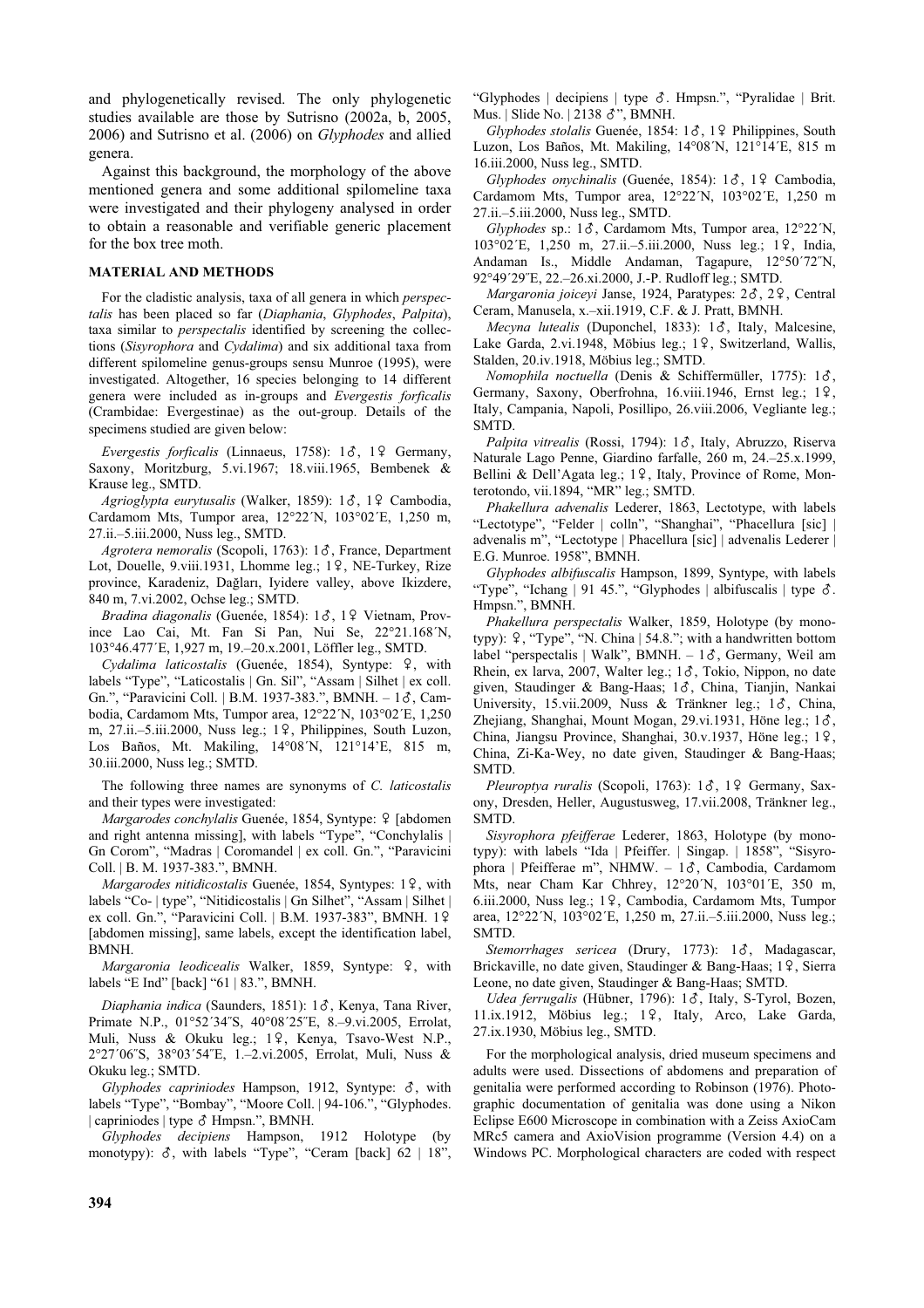TABLE 1. Character matrix.

| Character      | Female genitalia                                                                                                                                               |  |  |  |  |  |  |  |  |
|----------------|----------------------------------------------------------------------------------------------------------------------------------------------------------------|--|--|--|--|--|--|--|--|
| 1              | corpus bursae without (0), with one (1) (Fig. 1A) or with two signa (2) (Figs 1B-D) (Sutrisno, 2002b: character 34)                                            |  |  |  |  |  |  |  |  |
| $\overline{2}$ | signum of corpus bursae shield-shaped and teeth-bearing (0) (Fig. 1C) or thorn-shaped and invaginated into the corpus<br>bursae $(1)$ (Fig. 1D)                |  |  |  |  |  |  |  |  |
|                | ductus bursae shorter (0) (Fig. 1A), $1-4 \times$ as long (1) (Fig. 1B) or at least 12 $\times$ as long (2) (Fig. 1C) as diameter of cor-                      |  |  |  |  |  |  |  |  |
| 3              | pus bursae (Sutrisno, 2002b: character 35)                                                                                                                     |  |  |  |  |  |  |  |  |
| 4              | scobinate field of sclerotisation of ductus bursae anterior to ductus seminalis absent (0) or present (1) (Fig. 1E)                                            |  |  |  |  |  |  |  |  |
|                | Male genitalia                                                                                                                                                 |  |  |  |  |  |  |  |  |
| 5              | uncus distally without $(0)$ (Fig. 2A) or with bulbous thickening $(1)$ (Fig. 2B)                                                                              |  |  |  |  |  |  |  |  |
| 6              | uncus broadly $(0)$ (Fig. 2B) or very narrowly $(1)$ (Fig. 2C) attached to the tegumen                                                                         |  |  |  |  |  |  |  |  |
| 7              | coremata pads absent (0), present and without a distinct, sclerotised margin (1) (Fig. 2A) or present and with a distinct,<br>sclerotised margin (2) (Fig. 2B) |  |  |  |  |  |  |  |  |
| 8              | sacculus undifferentiated (0) or with an elevated, sclerotised ridge (1) (Fig. 2B)                                                                             |  |  |  |  |  |  |  |  |
| 9              | ductus ejaculatorius leaving the phallus apodeme dorsally (0) (Fig. 2D) or anteriorly (1) (Fig. 2E)                                                            |  |  |  |  |  |  |  |  |
| 10             | phallus apodeme shorter (0) (Figs 2D-E) or longer than abdomen length (1) (Fig. 2F) (Sutrisno, 2002a: character 19)                                            |  |  |  |  |  |  |  |  |
| 11             | ventral, elongated sclerotisation of phallus apodeme absent (0) or present (1) (Fig. 2E) (Sutrisno, 2002b: character 17)                                       |  |  |  |  |  |  |  |  |
| 12             | sternite 8 without (0) or with U-shaped sclerotisation (1) (Fig. 2G) (Sutrisno, 2002b: character 12)                                                           |  |  |  |  |  |  |  |  |
| 13             | tergite 8 without (0) or with Y-shaped sclerotisation (1) (Fig. 2G) (Sutrisno, 2002b: character 11)                                                            |  |  |  |  |  |  |  |  |
| 14             | tergite 8 posteriorly without (0) or with a paired, laterally situated sclerotised groin (1) (Fig. 2G)                                                         |  |  |  |  |  |  |  |  |
| 15             | sternite 7 at anterior edge without (0) or with a median pointed or triangular extension (1) (Fig. 2G) (Sutrisno, 2002b:<br>character 13)                      |  |  |  |  |  |  |  |  |
|                | Wings                                                                                                                                                          |  |  |  |  |  |  |  |  |
| 16             | costa of forewings without (0) (Figs 3D–F) or with a brown margin (1) (Figs 3A–C, 3G–H)                                                                        |  |  |  |  |  |  |  |  |
| 17             | discoidal cell of forewing without (0) (Figs 3C-F) or with (1) (Figs 3A-B, 3G-H) a white spot, partly situated in the<br>brown costal margin                   |  |  |  |  |  |  |  |  |
| 18             | termen of fore- and hindwing without (0) (Figs 3F-G) or with (1) brown margin (Figs 3A-E, 3H)                                                                  |  |  |  |  |  |  |  |  |
| 19             | violet iridescence of white ground colour present (0) or absent (1)                                                                                            |  |  |  |  |  |  |  |  |

to homology criteria and congruency. Some of the characters coded were used by Sutrisno (2002a, b) for studying *Glyphodes* and related genera, but the interpretation of these characters is not necessarily identical with that adopted in this study.

The morphological data matrix was transformed into a nexusfile and analysed using Paup 4.0b10 (Swofford, 2000) and the PaupUp graphical interface, version 1.0.3.1 Beta (Calendini & Martin, 2005). All characters used in this analysis were unordered and parsimony-informative. A maximum parsimony analysis was undertaken using the branch and bound algorithm with simple sequence addition. The maximum number of trees to be saved was set to be automatically increased when the limit is reached.

TABLE 2. Morphological data matrix.

|                         |                |                  |                |  |            |  |  |  | 00000001111111111                     |          |                |              |
|-------------------------|----------------|------------------|----------------|--|------------|--|--|--|---------------------------------------|----------|----------------|--------------|
|                         |                |                  |                |  |            |  |  |  | 1234567890123456789                   |          |                |              |
| Evergestis forficalis   | 20             | 10000000000000   |                |  |            |  |  |  |                                       |          | 0.01           |              |
| Agrioglypta eurytusalis |                |                  |                |  |            |  |  |  | 20201121?1111110010                   |          |                |              |
| Agrotera nemoralis      |                | 000000000000000  |                |  |            |  |  |  |                                       | $\Omega$ |                |              |
| Bradina diagonalis      | 10             |                  |                |  |            |  |  |  | 10101000111101010                     |          |                |              |
| Cydalima laticostalis   |                |                  |                |  |            |  |  |  | ? 1 1 1 0 2 1 1 0 1 1 1 1 1 1 1 1 0 0 |          |                |              |
| Diaphania indica        |                |                  |                |  |            |  |  |  | ? 1011211011? 111010                  |          |                |              |
| Glyphodes stolalis      |                |                  |                |  |            |  |  |  | ? 10112110111100010                   |          |                |              |
| Glyphodes onychinalis   |                |                  |                |  |            |  |  |  | 000112110111100010                    |          |                |              |
| Glyphodes sp.           |                | 20200121?1111110 |                |  |            |  |  |  |                                       |          | 010            |              |
| Mecyna lutealis         |                |                  |                |  |            |  |  |  | 0000000001010?0                       |          | 0 <sub>1</sub> |              |
| Nomophila noctuella     |                |                  | 10???000110100 |  |            |  |  |  |                                       | $\Omega$ | 0 1            |              |
| Palpita vitrealis       |                | 1 <sub>0</sub>   | 0102110111110  |  |            |  |  |  |                                       | $\Omega$ |                |              |
| perspectalis            |                |                  |                |  |            |  |  |  | 11102110111111110                     |          |                |              |
| Pleuroptya ruralis      |                |                  | 00001000000100 |  |            |  |  |  |                                       | $\Omega$ |                | $\mathbf{1}$ |
| Sisyrophora pfeifferae  |                |                  |                |  |            |  |  |  | ? 1 1 1 0 2 1 1 0 1 1 1 1 1 1 1 1 1   |          |                |              |
| Stemorrhages sericea    |                | 210010211011110  |                |  |            |  |  |  | $\overline{1}$                        | 0        |                |              |
| Udea ferrugalis         | 1 <sub>0</sub> |                  | 010            |  | 0000010000 |  |  |  |                                       | 0        |                |              |

To evaluate the robustness of the data set, a bootstrap analysis was performed with 1.000 replicates via branch and bound search with simple addition sequence and re-sampling of all 19 characters in each replicate. TreeGraph 2 (Stöver & Müller, 2010) was used to illustrate the resulting phylogenies.

Abbreviations. BMNH – Natural History Museum London; SMTD – Senckenberg Museum für Tierkunde Dresden; NHMW – Naturhistorisches Museum Vienna.

### **RESULTS**

Nineteen adult characters were coded. Four were of female genitalia, 11 of male genitalia and four of wing patterning. Sixteen of these characters are binary and three are multistate. The characters are listed in Table 1 and the character matrix in Table 2.

Using the branch and bound algorithm with simple addition sequence and with all characters equally weighted, 136 most parsimonious trees (length: 37 steps;  $CI = 0.5946$ ,  $RI = 0.8101$ ,  $RC = 0.4817$ ) were found. Based on this result, a bootstrap 50% majority-rule consensus tree (length = 46 steps, CI =  $0.4783$ , RI =  $0.6962$ ,  $RC = 0.3330$  (Fig. 4) was obtained.

## **Monophyla supported by unambiguous synapomorphies**

*Agrioglypta* + *Glyphodes* sp. Synapormophies: Ductus bursae at least  $12 \times$  as long as diameter of corpus bursae (3:2); phallus apodeme longer than abdomen length (10:1).

*Cydalima + Sisyrophora + perspectalis*. Synapormophies: Sclerotisation of ductus bursae anterior of ductus seminalis present (4:1); discoidal cell of forewing with a white spot, partly located in the brown costal margin  $(17:1)$ .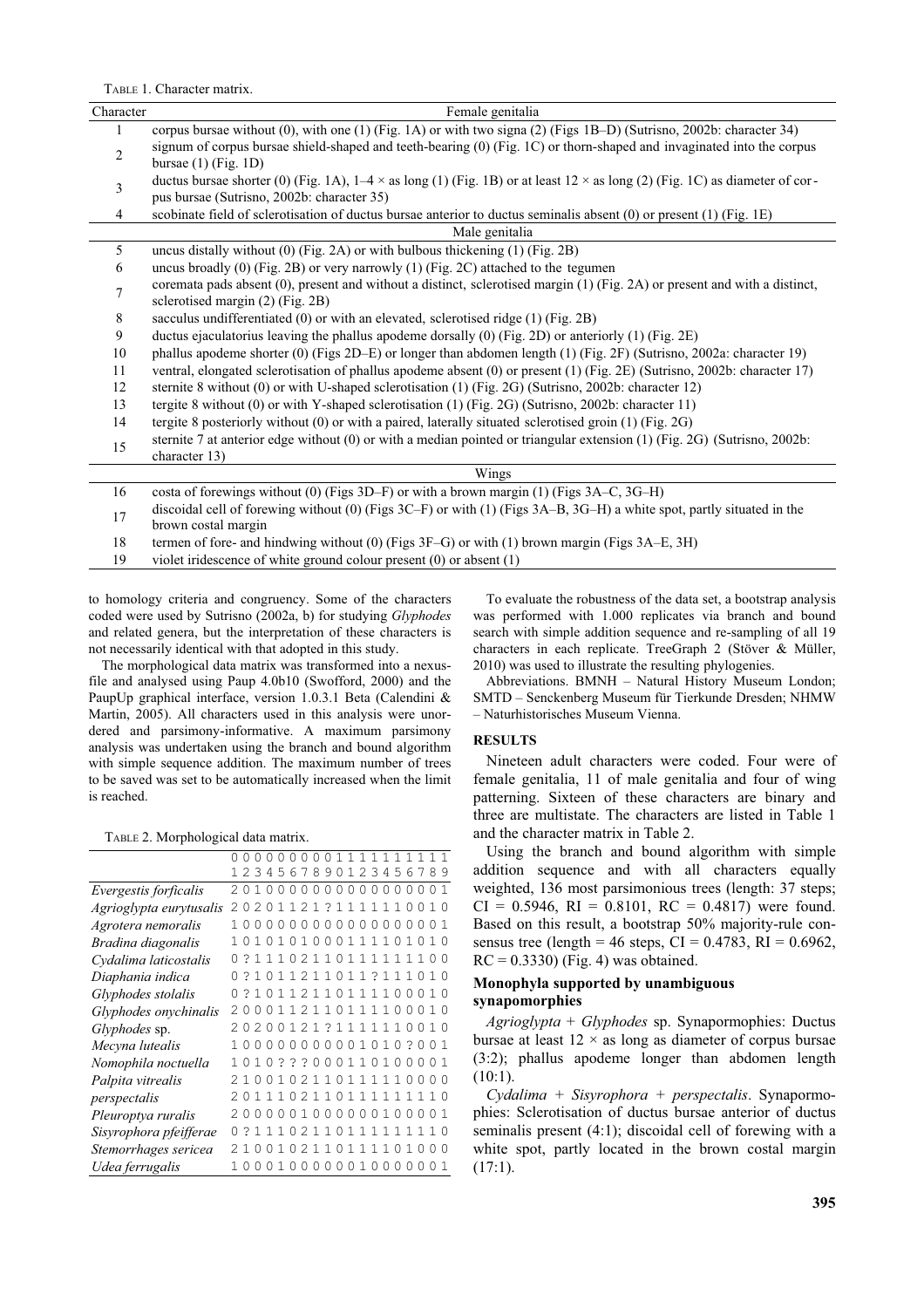

Fig. 1. Female genitalia. A – *Udea ferrugalis*; B – *Evergestis forficalis*; C – *Glyphodes* sp.; D – *Palpita vitrealis*, detail of corpus bursae, showing the signa; E – *Cydalima perspectalis*, detail of ductus bursae, showing sclerotization anterior to ductus seminalis. Scale bars: 500 µm.

*Palpita* + *Stemorrhages*. Synapormophy: Corpus bursae with a pair of thorn-shaped signa (2:1).

*Agrioglypta* + *Glyphodes + Diaphania + Cydalima + Sisyrophora + perspectalis + Palpita* + *Stemorrhages*. Synapormophies: Coremata pads present and with a distinct, sclerotised margin (7:2); sacculus with an elevated, sclerotised ridge (8:1); ductus ejaculatorius leaving the phallus apodeme anteriorly (9:1) [uncertain ("?") in *Agrioglypta* + *Glyphodes* sp.].

*Agrioglypta* + *Glyphodes + Diaphania + Cydalima + Sisyrophora + perspectalis + Palpita* + *Stemorrhages* + *Bradina*. Synapomorphies: Uncus distally with bulbous thickening (5:1); tergite 8 with Y-shaped sclerotisation (13:1); violet iridescence of white ground colour present (19:0).

*Agrioglypta* + *Glyphodes + Diaphania + Cydalima + Sisyrophora + perspectalis + Palpita* + *Stemorrhages* + *Bradina + Nomophila*. Synapormophy: Ventrally sclerotised groin of phallus apodeme present (11:1).

#### **DISCUSSION**

The results indicate that *perspectalis* belongs to a monophylum to which also belong the three genera in which it was previously placed: *Glyphodes*, *Diaphania* and *Palpita*. Munroe (1995) treated these genera in a *Diaphania*-group of 18 spilomeline genera centred on the Neotropical region, but did not mention which character(s) supported this group. In the analysis presented here, this monophylum is supported by the three synapomorphies 7:2, 8:1 and 9:1, and in addition contains the Old World taxa *Agrioglypta*, *Cydalima*, *Sisyrophora* and *Stemorrhages*.

First, the possible close relationships of *perspectalis* with the three genera in which it was previously placed are discussed below.

*Diaphania* contains 89 described species occurring in the Neotropical region, including *D. indica* Saunders, 1851 (Munroe, 1995). The latter species also occurs abundantly in the tropics of the Old World. Its larvae are pests of different cultivated plants, particularly Cucurbitaceae, but also Malvaceae, Amaranthaceae, Leguminosae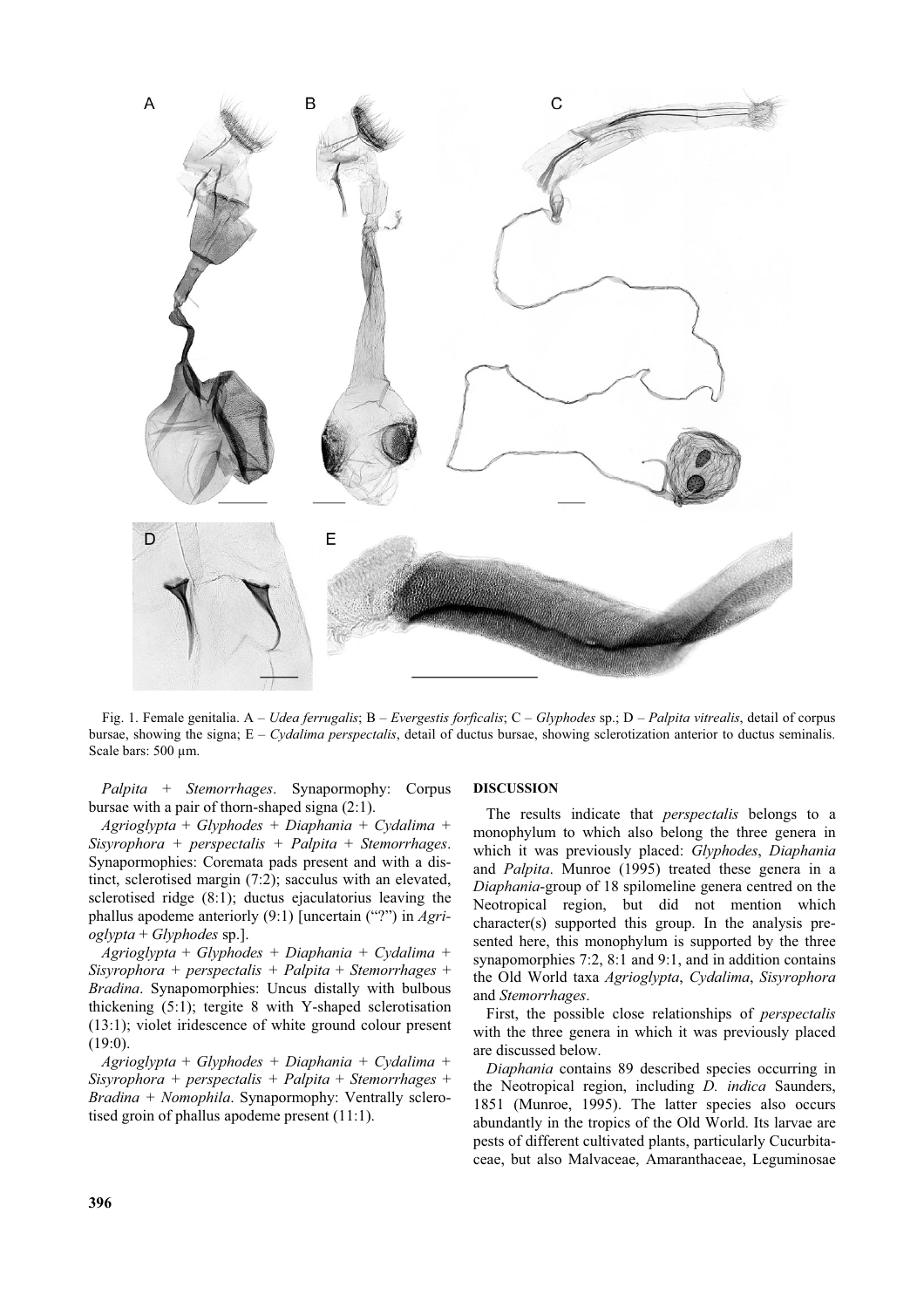

Fig. 2. Male genitalia. A – *Pleuroptya ruralis*, caudal view; B – *Cydalima laticostalis*, caudal view; C – *Glyphodes* sp., uncus base, caudal view; D – *Pleuroptya ruralis*, lateral view, phallus; E – *Cydalima perspectalis*, phallus, lateral view; arrow indicates ventrally sclerotised groin; F – *Glyphodes* sp., phallus, lateral view; G – *Cydalima perspectalis*, 7th to 8th abdominal segments; arrow indicates anterior median extension of sternite 7. Co – Coremata;  $\text{Ri}$  – Ridge of Sacculus; S – Sternite; Te – Tegumen; T – Tergite; Un – Uncus. Scale bars: 500 µm.

and Solanaceae. Thus, it might be assumed that *D. indica* was introduced by man into the Old World. There is a second species of *Diaphania* in the Old World, *D. holophaealis* (Hampson, 1900) on Christmas Island, which might be a melanic form of *D. indica* (J. Shaffer & Munroe, 2007). Thus, it is highly probable that *Diaphania* is a neotropical taxon. Apart from characteristic wing patterns and features of their genitalia, J. Shaffer & Munroe (2007) recognize species of *Diaphania* by the presence of anal tufts of spatulate scales in both sexes. This character

is unique for *Diaphania* in our matrix, and therefore was omitted from the analysis because it is parsimonyuninformative. On the basis of these arguments, there is no evidence for placing *perspectalis* in *Diaphania*.

*Glyphodes* is pantropical in distribution, comprising more than 120 species and in need of revision (Robinson et al., 1994). Similar to Sutrisno (2002a, b) the morphological analysis presented here does not support the monophyly of *Glyphodes* (=*Dysallacta* Lederer, 1863, as synonymised by Inoue 1982). In this analysis, all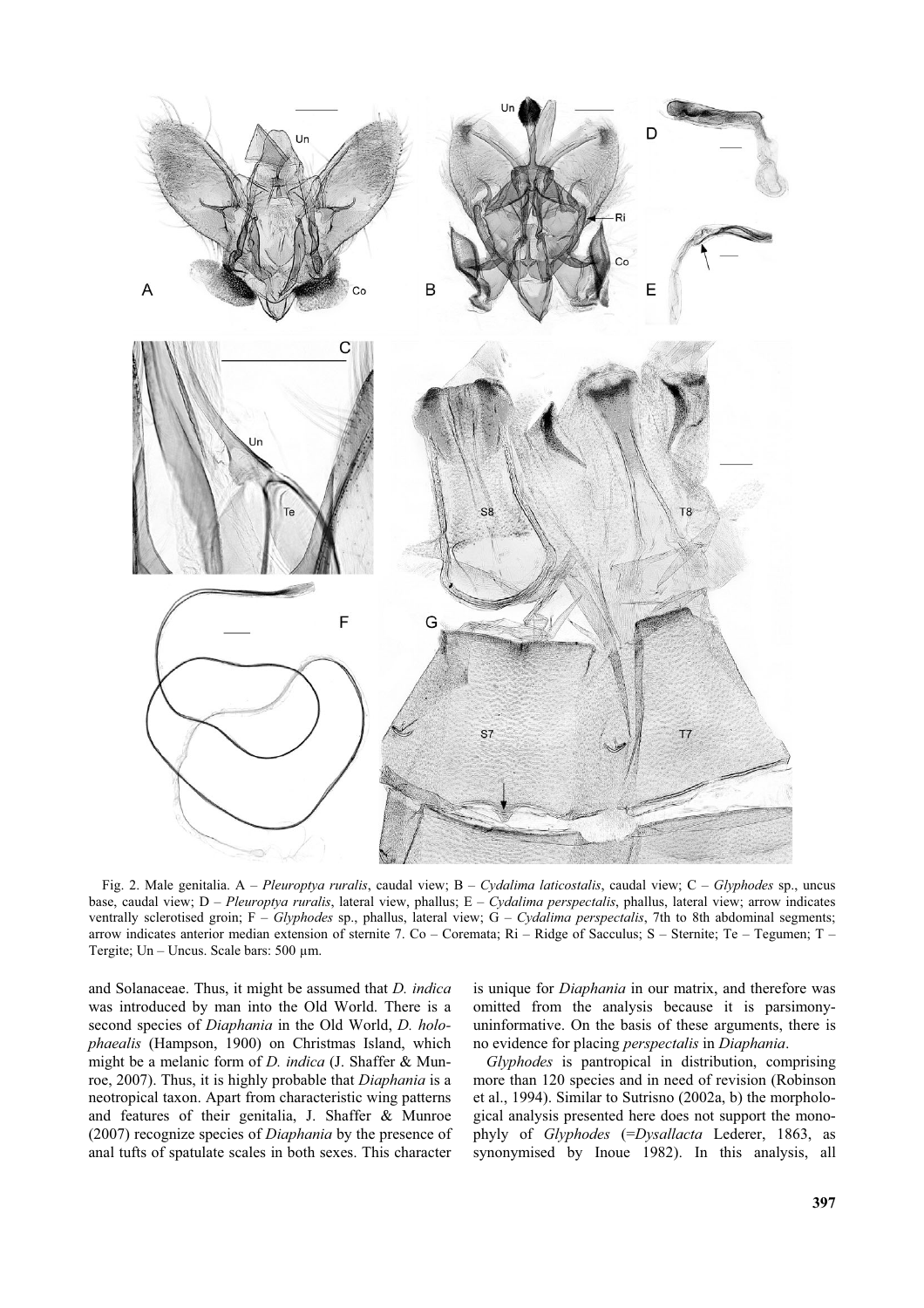

Fig. 3. Wing pattern. A – *Cydalima perspectalis* with brown anal margin on forewing; B – *Cydalima perspectalis* with white anal margin on forewing; C – *Diaphania indica*; D – *Glyphodes stolalis*; E – *Glyphodes* sp.; F – *Palpita vitrealis*; G – *Cydalima laticostalis*; H – *Sisyrophora pfeifferae*. Arrows indicate white spot in discoidal cell. Scale bar: 10 mm.

*Glyphodes*-species, together with *Agrioglypta* and *Diaphania* are characterized by character 6:1, uncus very narrowly attached to the tegumen. In contrast, the base of uncus in *perspectalis* is broadly attached to the tegumen. Externally, species of *Glyphodes* characteristically have colourful wings, which are easily distinguished from the white, brown edged wings of *perspectalis*. On the basis of these arguments, there is no evidence for placing *perspectalis* in *Glyphodes*.

*Palpita* comprises 146 described species mainly in the Neotropical, Afrotropical, Oriental and Australian regions (Nuss et al., 2010). The taxonomic revisions of the Asian and Australian species by Inoue (1996, 1997, 1999) indicate that these species and *Stemorrhages sericea* all have a pair of thorn-shaped signa in the corpus bursae (character 2:1), which unambiguously supports the monophyly of this group. On the basis of these arguments, there is no evidence for placing *perspectalis* in *Palpita*.

The above indicates that *perspectalis* is not closely related to *Diaphania*, *Glyphodes* or *Palpita*. A fourth generic name, *Neoglyphodes*, was proposed for *perspectalis* in 2008 by Streltzov. This genus is monotypic and Streltzov does not provide any hypothesis for its relationship. He lists eight diagnostic characters for this genus: (1) "In colouration – forewings with broad black or dark grey band along outer margin, continuing in narrower bands along costal and anal margins". This character complex is also present in other genera, e.g. the costal band in *Diaphania*, *Cydalima*, *Palpita* and *Sisyrophora*; the terminal band in *Diaphania* and *Glyphodes*, while the anal band in *perspectalis* can be present or absent. (2) "Triangular central field white with violet glistening". In

the analysis presented here, this character state is 19:0 and supports the monophyly of *Agrioglypta + Glyphodes + Diaphania + Cydalima + Sisyrophora + perspectalis + Palpita* + *Stemorrhages* + *Bradina*. (3) "Hindwings white with the same band at outer margin as in forewings". This character is also present in *Diaphania*. (4) "In wing venation – discal cells are open." This character was investigated here and there are only closed discal cells in *perspectalis*, a character state that is also visible in the photograph of *perspectalis*, but not in the drawing of its wing venation in Streltzov (2008). (5) "In male genitalia – uncus bifurcate". This character is homoplastic in Spilomelinae, as it is also present in *Pycnarmon* Lederer, 1863 and *Nacoleia* Walker, 1859. (6) "Valva apex with three processes" is present only in an undescribed species mentioned by Streltzov (2008), but not in *perspectalis*. (7) "Aedeagus [phallus] long and narrow" is a description, which is valid for most Lepidoptera. (8) "In female genitalia – ductus short and strongly sclerotized." Here, Streltzov (2008) probably refers to the sclerotization of the ductus bursae anterior to the ductus seminalis that is identical to the character state 4:1 in the present study, which is shared by *Cydalima laticostalis* and *Sisyrophora pfeifferae*. It is the only diagnostic character given by Streltzov (2008), which, according to the analysis presented here supports relationships of *perspectalis* with other taxa, but none of these characters are autapomorphic for *Neoglyphodes*.

In contrast, the analysis presented indicates a close relationship of *perspectalis* with *Cydalima laticostalis* and *Sisyrophora pfeifferae*. The taxon formed by these three species is supported as monophyletic by the character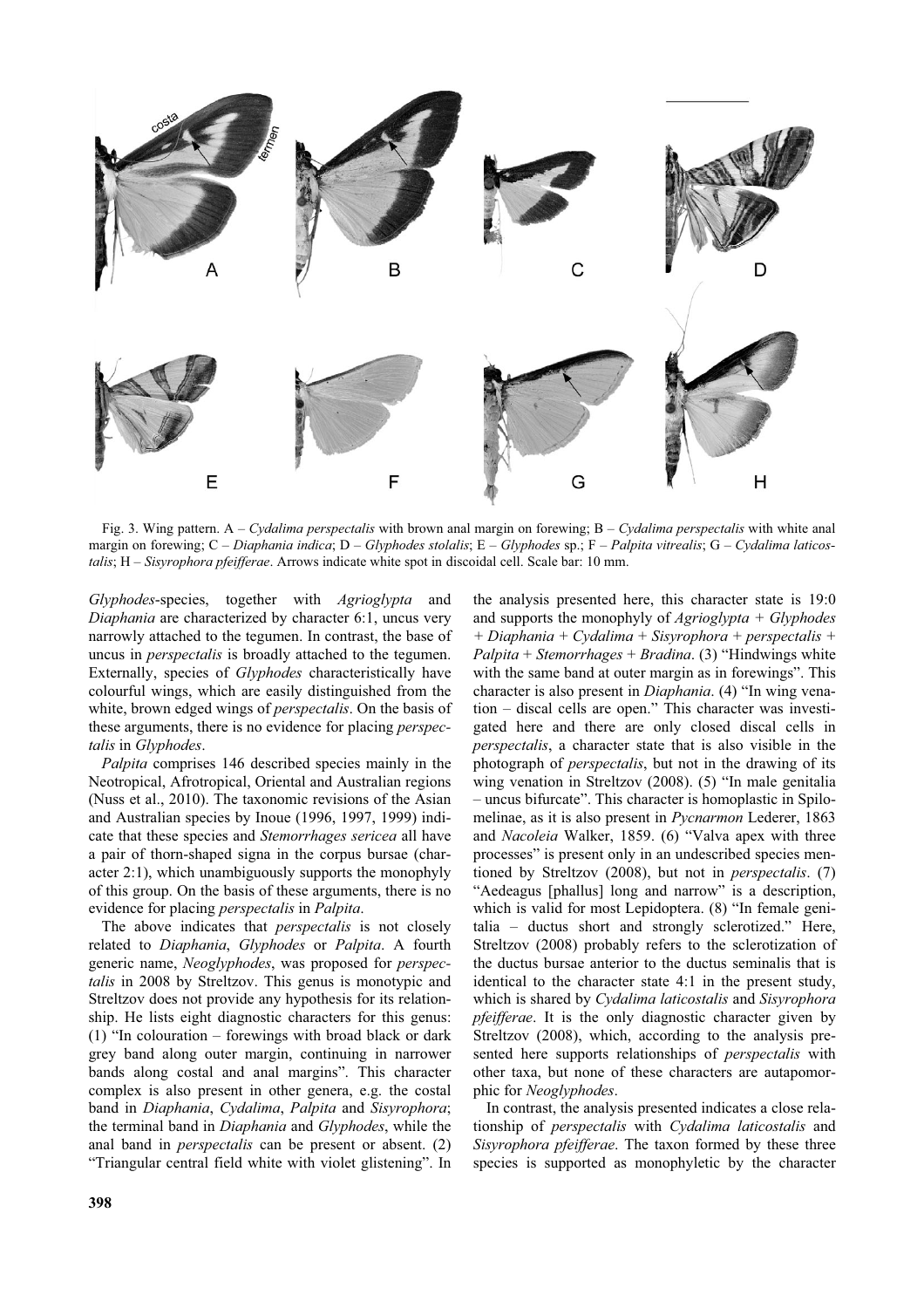

Fig. 4. A – Strict consensus tree of the 136 most parsimonious trees. Black rectangles: synapomorphies; white rectangles: homoplasies.  $B - 50\%$  majority-rule consensus tree with bootstrap values.

states 4:1, sclerotisation of ductus bursae anterior of ductus seminalis developed and 17:1, a white spot in the discoidal cell of forewing, partly located on the brown costal margin.

Based on this phylogenetic analysis and the above discussion, the following taxonomic changes are proposed:

(1) The box tree moth be transferred to *Cydalima* Lederer, 1863 (type species: *Margarodes conchylalis* Guenée, 1854, a junior subjective synonym of *Cydalima laticostalis* (Guenée, 1854), in the combination *Cydalima perspectalis* (Walker, 1859) comb. n. Since *perspectalis* is the type-species of *Neoglyphodes* Streltzov, 2008 syn. n., this genus name be synonymised with *Cydalima* Lederer, 1863.

(2) Following Hering (1901), *Sisyrophora* Lederer, 1863 syn. rev. be regarded as a synonym of *Cydalima* Lederer, 1863 and its type species *Cydalima pfeifferae* (Lederer, 1863) (*Sisyrophora*) comb. rev. and *Cydalima joiceyi* (Janse, 1924) [*Margaronia* (*Sisyrophora*)] comb. n. be placed in this genus.

(3) Based on the investigation of type specimens, *Cydalima capriniodes* (Hampson, 1912) (*Glyphodes*) comb. n. and *Cydalima decipiens* (Hampson, 1912) (*Glyphodes*) comb. n. be transferred to *Cydalima*.

Based on these nomenclatural changes and the published data, there are currently 9 species (+ 9 synonyms) of *Cydalima*, all occurring in Asia and some also in Australia (Nuss et al., 2010). A taxonomic revision is still required to verify the status of available species group names and new species might be discovered as indicated by Streltzov (2008). Regarding the box tree moth *C. perspectalis* Walker, 1859, the type-specimen from China coincides with the specimens collected in Europe. Species group names currently treated in *Cydalima* and older than

*C. perspectalis* Walker, 1859, exclusively belong to *C. laticostalis* (Guenée, 1854) and its synonyms *Margarodes conchylalis* Guenée, 1854, *Margarodes nitidicostalis* Guenée, 1854, and *Margaronia leodicialis* Walker, 1859. The type specimens of these four taxa were also investigated. They are all easily recognized as specifically distinct from *C. perspectalis*. Thus, it is very unlikely that a taxonomic revision of *Cydalima* will affect the speciesgroup name *perspectalis*.

ACKNOWLEDGEMENTS. We thank C. Walter (Weil am Rhein) for providing living larvae from the founder population of *C. perspectalis* in Europe. M. Honey and K. Tuck (London) helped with the study of the collection at the BMNH. We very much appreciated correspondence and discussions with K. Sattler on the box tree moth. R. Bryner (Biel), B. Landry (Genève), I.-K. Park (Seoul), M.G. Ponomarenko (Vladivostok) and A. Streltzov (Blagoveshchensk) kindly provided literature on *C. perspectalis*. S. Gaal-Haszler (Vienna) took the photographs of the holotype of *Sisyrophora pfeifferae*. We thank A. Beyer (Dresden) who participated in this study during his pupil's project. Last but not least, we thank our colleagues M. Fischer for arranging the plates in the figures and C. Schmidt for comments on the manuscript.

## **REFERENCES**

- CALENDINI F. & MARTIN J.-F. 2005: PaupUP v1.0.3.1 A free graphical frontend for Paup\* Dos software. URL: http://www.agro-montpellier.fr/sppe/Recherche/JFM/PaupUp/ main.htm
- CHOO H.Y., KAYA H.K., LEE S.M., KIM T.O. & KIM J.B. 1991: Laboratory evaluation of entomopathogenic nematodes, Steinernema carpocapsae and Heterorhabditis bacteriophora against some forest insect pests. *Kor. J. Appl. Entomol.* **30**: 227–232 [in Korean, English abstr.].
- FELDTRAUER J.-F., FELDTRAUER J.-J. & BRUA C. 2009: Premiers signalements en France de la Pyrale du Buis Diaphania per-